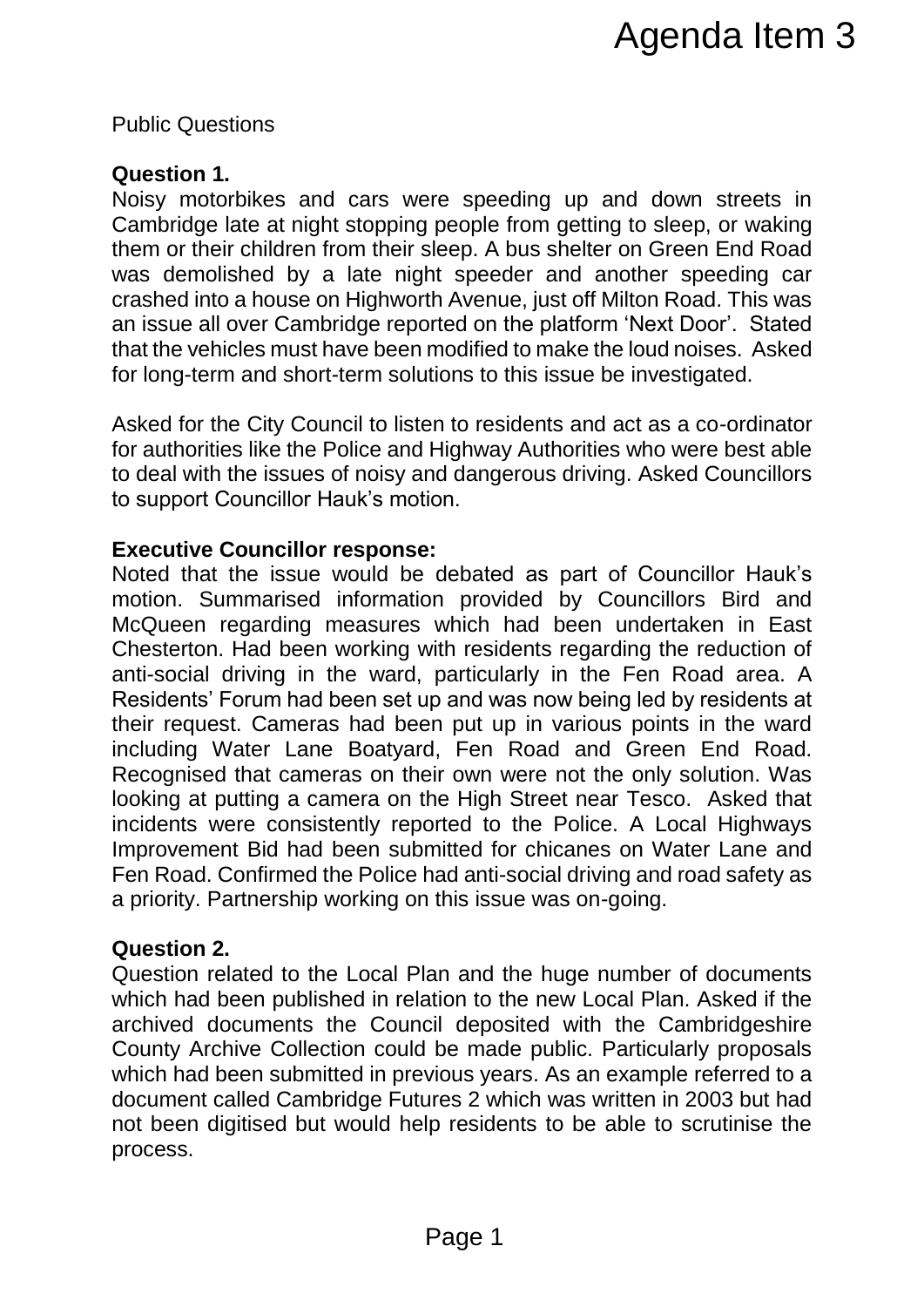Asked if the Council would make the commitment to digitise the documents themselves or give permission to a member of the public to do it for them.

### **Executive Councillor response:**

The question raised an important point about access to historical information. Increasingly information was expected to be made available online. If information wasn't easily available online then people would stop looking for it and settle for what was available.

Would support a move to digitising historical public records, this would assist officers, councillors and members of the public. To do this, three issues would need to be resolved: money, rights and hosting. Scanning to archive quality was not the same as taking a photograph of a document on a phone. Getting the materials, cataloguing and scanning them and then storing them in a suitable way took time, cost money and at the moment there were no funds available. The rights in the materials may not necessarily be free of copyright limitations. They would have been commissioned and written for a number of different circumstances and contracted with different relationships than with the council. The Council could not assume that documents were rights free and could be published online. Public bodies (including the Council) could digitise material for preservation purposes, but this did not mean they could make them available online. This issue would need to be investigated further. There would also need to be somewhere that the materials could be stored longterm. The Internet Archive was an interesting suggestion. Would like to discuss the issue further with the public speaker.

#### **Supplementary Question:**

In relation to the concert hall, one of the documents found in the Cambridgeshire collection was a study by a former Chief Planner of the Council which was published in the mid-1960s. He made a case for a new concert hall to be built with a minimum capacity for 2500 people, which would be significantly greater than the Corn Exchange. Also found a press cutting of an announcement made by a former Vice Chancellor of the University of Cambridge which said the University of Cambridge would contribute funds to cover 50% of the costs back in 1962. Encouraged Councillors to take up the former Chancellors offer.

#### **Supplementary Executive Councillor response:**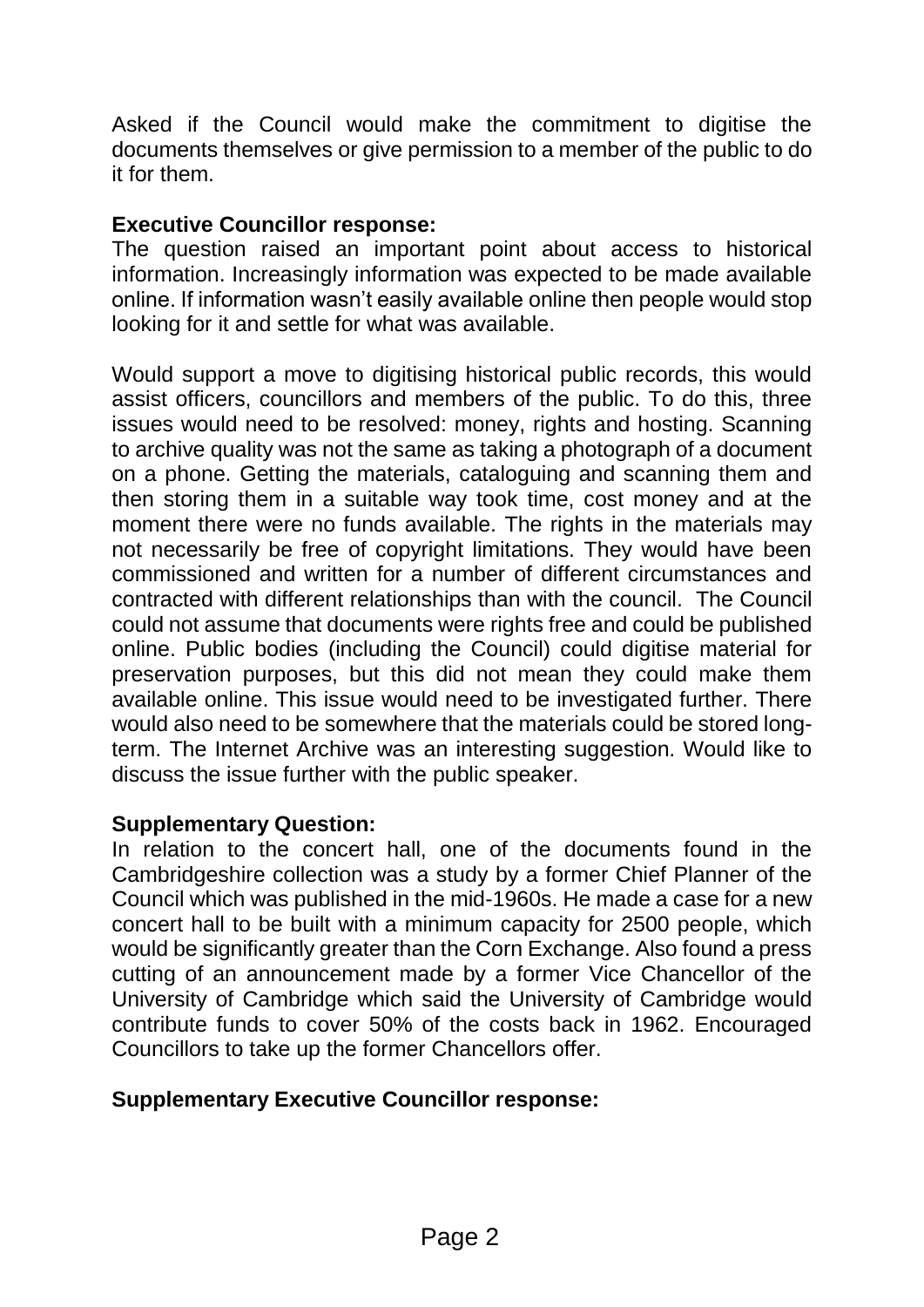Cambridge City Council's Culture and Community team has been developing and updating the evidence base in relation to cultural infrastructure ahead of the development of a coherent cultural infrastructure strategy, which will provide a high level picture of future needs, taking into consideration our existing city infrastructure and data on audience patterns, to provide a robust platform for more detailed proposals to come forward.

#### **Question 3.**

The over-reliance of the City Council on the results of the delayed Gypsy and Traveller Accommodation Needs Assessment (GTANA) was misplaced, particularly in regard to Transit Sites. The evidence of need was before you in plain sight. Last year, during the pandemic, South Cambridgeshire had 10 unauthorised encampments while Cambridge City had five.(1) Despite that, Cambridge City was the only council in the county to evict travellers during the first lockdown, and this punitive response had continued. There was a chequered history of GTANAs, with the 2006 GTANA being the most successful in reaching out to the Traveller communities across Cambridge and its surroundings (2). This was largely because of the County Council's provision of Traveller Education (CREDS) and the existence of the Traveller Health Team. Both these services had been decimated. Cambridge City had little engagement between Councillors and Travellers in their constituencies or travelling through and camping on Council land. The 2011 GTANA was a desktop exercise, which failed in its duty to consult with the Gypsy & Traveller communities resulting in the ludicrous assessment of the need for only 1 pitch between 2011 and 2031 in Cambridge City. Judging by the number of successful Appeals, this GTANA was worse than useless. The 2016 GTANA produced by ORS (3), took place during the changes to the definition of Travellers for planning purposes (PPTS) (4). This resulted in a methodology by ORS wildly underestimating who should be included and with only a few interviews actually conducted, in large part because many families refused to speak to them. Despite this, their figures went into the Local Plan as the basis for housing policy for Travellers. There was little reason to expect the 2020 GTANA by RRR to have much greater success in reaching communities who had little to no trust in officials approaching them for personal information. This was due to the punitive fashion in which their needs had been dealt with and the systemic racism that characterises their experience of living in and around Cambridge. With the imminent threat of passage of the Police, Crime Sentencing and Courts (PCSC) Bill, which would criminalise trespass and eliminate the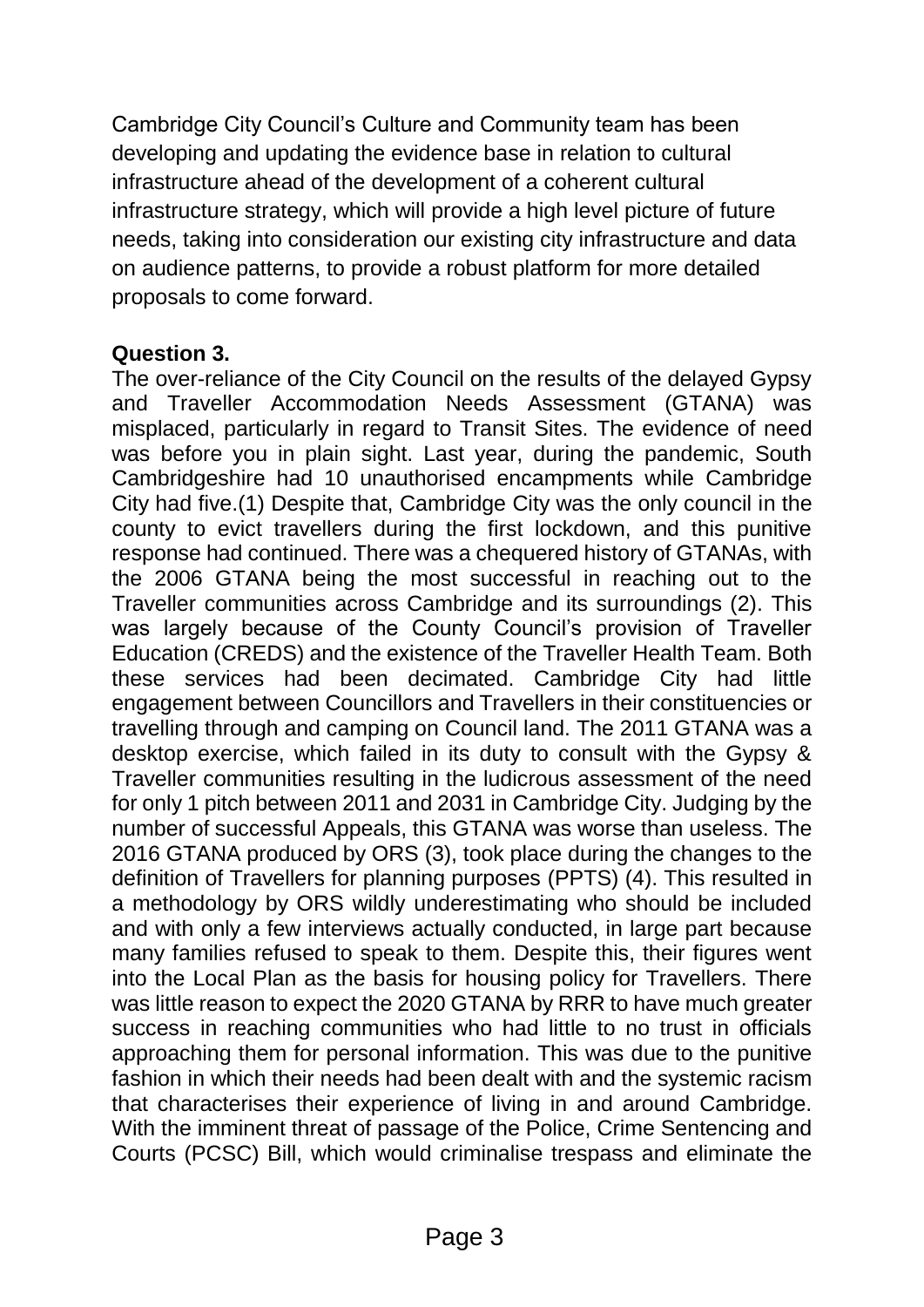nomadic way of life, the solution was obvious. Transit sites and negotiated stopping places were needed in Cambridge now.

Would the draft findings of RRR's GTANA be available for public view and when and where will the Council conduct a meaningful period of public consultation?

#### **Executive councillor response:**

Reiterated the commitments passed at the July 2021 Council meeting. The commitments remained unchanged. The Council were not going to prejudice the GTANA's findings by second guessing what it would say. The findings were expected in January 2022.

Any decision regarding transit site accommodation like any other form of housing need, needed to be based on evidence. If the GTANA stated that there was a major need for transit sites and negotiated stopping points then that would be what the council would work towards. Any decision would need to be based on evidence. The Council had a duty to the whole community to allocate resources on the basis of identified need.

The new GTANA currently underway included survey questions for Gypsy Roma Traveller (GRT) communities across the study area about potential need and preferred location for transit stopping place provision. Engagement with stakeholders would be used to identify any potential need and to inform the Council's approach going forward. This would include informing the Greater Cambridge Local Plan and whether transit pitches or further negotiated stopping places should be explored. The Local Plan was subject to public consultation. The first proposal consultation which starts on the 1 November sought views on a range of issues including those related to planning and GRT sites and all communities were encouraged to take part.

Wanted the GTANA to accurately represent need as much as possible and wanted to encourage the GRT community to take part in this process. Was happy to have constructive discussions about how this could be done.

One of the reasons for selecting RRR Consultancy to carry out the work was because they had a good track record of engaging with GRT communities.

#### **Question 4.**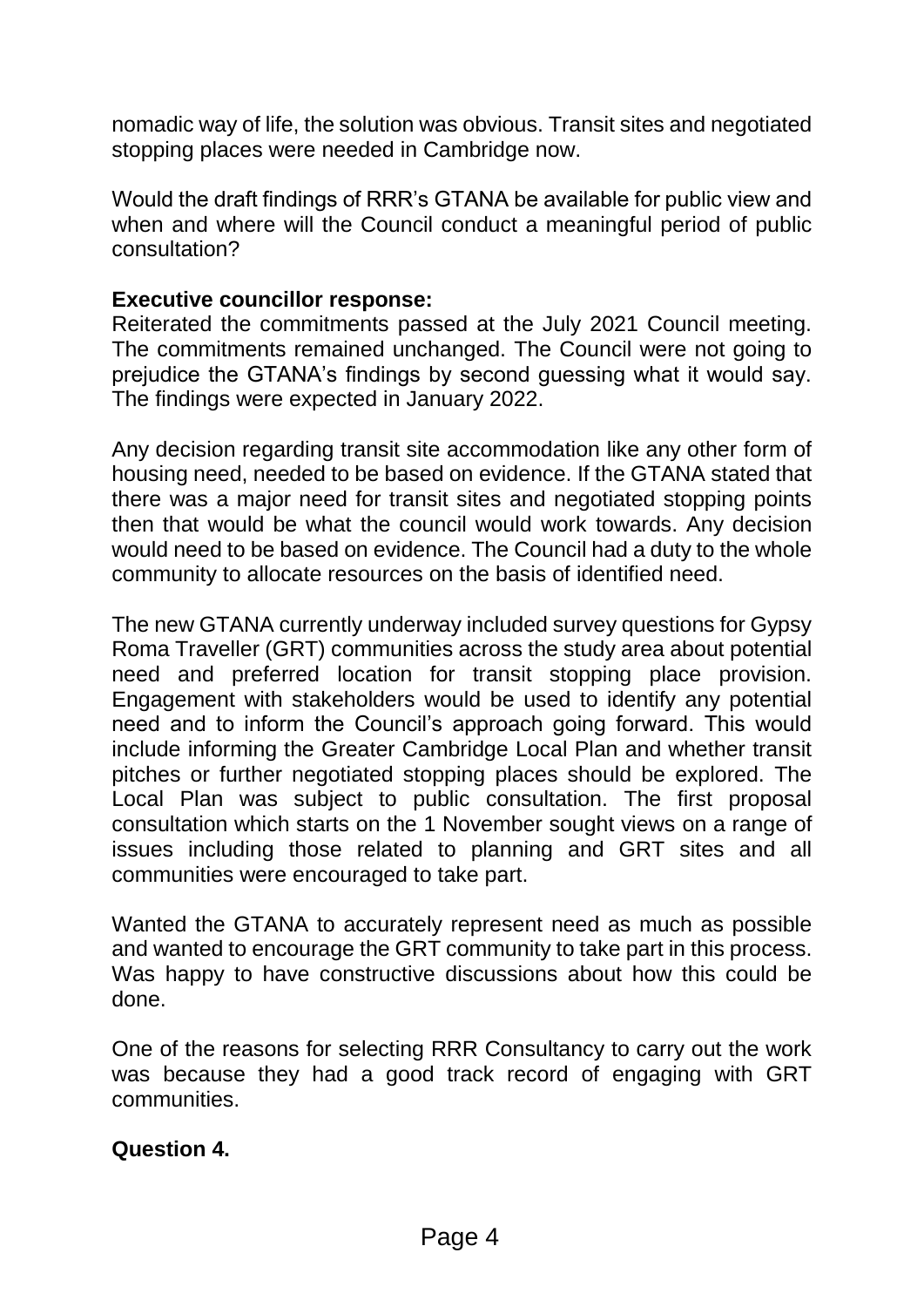At the Full Council Meeting, on 22 July, the Council resolved to: Express strong concerns, Stand in solidarity, Write to the Home Secretary, Continue to work and Identify opportunities in its resolution on the PCSC Bill (1). No actions were listed to immediately support Gypsy and Traveller communities in the face of Section 4 of the Bill. In answer to Public Questions (2), with regard to 'process', the Executive Councillor stated that "encampment is also considered in respect of the welfare needs of those present. We assess the reason for the visit, the intended length of stay, homelessness status, medical need, and access to services such as education and social care."

With regard to the question of 'eviction', the Executive Councillor said "In the last two years we have dealt with 16 unauthorised encampments, involving 6 family groups. This did not include the most recent encampment at Arbury Town Park. All of these have resulted in evictions after having followed due process and after a Court decision."

At the Environment and Community Scrutiny Committee on 7 October, the Council reaffirmed its commitment to promote equality and tackle discrimination in its 'Single Equality Scheme 2021–24'.(3)

Despite these commitments, there had been at least three evictions since these documents were approved by the Council.

The Arbury Town Park unauthorised encampment was a case in point. The families were served with a S.77 Order by an Environment Protection Officer (nailed to a tree) and addressed to 'the occupant/(s)'. One and a half days later, 'Occupants and Persons unknown' were issued with a Summons to appear at Huntingdon Magistrates Court. (4)

It was difficult to imagine at what point in these proceedings a welfare assessment was carried out. If the Council had done so, it would be odd if they hadn't then referred to the family/(s) by name. Note also, that many Travellers of this generation are functionally illiterate and written documents attached to trees is not an effective form of communication. In this instance, reading the Order and Summons aloud and answering any questions would have shown greater respect and understanding for this communities' oral culture. In any event, it was more than likely that the families would have refused to respond, precisely because of their mistrust of officials attending these encampments asking questions as well as the systemic racism this community had experienced over the years in and around Cambridge.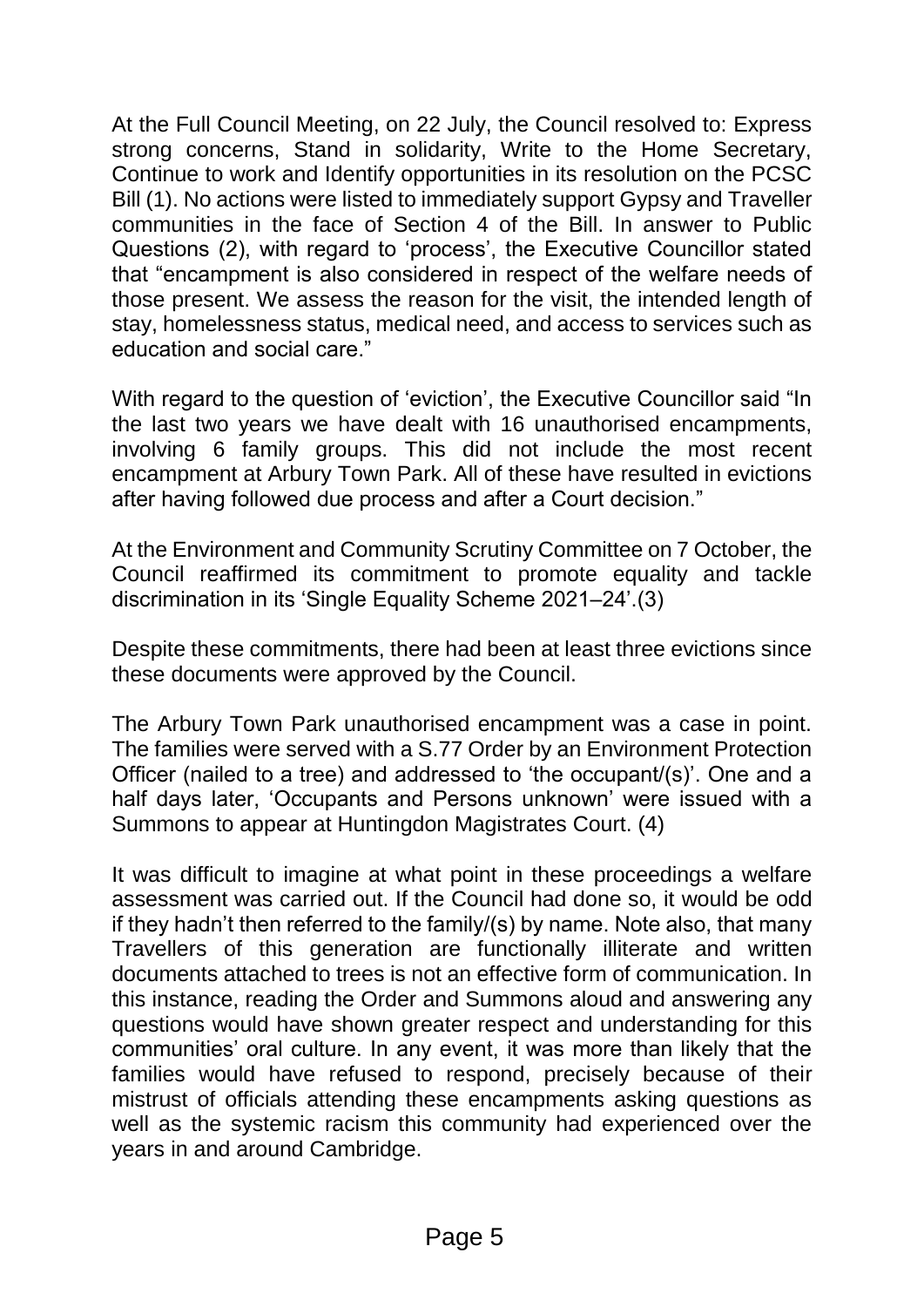Punitive responses and universally applied evictions were incompatible with a welfare-based approach. The Council would never improve its relationship with this Community or tackle the discrimination they experience without offering real solutions, in this case the urgent provision of transit sites and authorised stopping places.

Would the Council now move urgently to the provision of Transit sites in the face of the imminent passage of the PCSC Bill?

# **Executive Councillor response:**

The first thing the Council would do with an unauthorised encampment would be to carry out a welfare assessment. The Council's process was led by that.

If families had welfare issues that meant they needed to remain in the area, the council would ask for some form of evidence. For example, if someone said they were there as they needed to be near the hospital then the officer would ask for evidence of need. Based on any evidence provided, officers would negotiate with the group around how long they could stay or whether it might be more appropriate for them to move to another more suitable location. This would consider the results of the welfare assessment together with other issues such as location of the encampment and the potential impact of the encampment on other local residents

It was recognised that there may be some mistrust and a reluctance by some within the Gypsy Roma Traveller (GRT) community to provide personal information to the council, officers would wherever possible, try to avoid carrying out any eviction where evidence was provided that the family needs to remain. Without that evidence then the council may have no choice but to start proceedings.

If eviction was necessary then then papers would be handed directly to a representative of the group, with a verbal explanation of what the papers involved. Not simply nailed to a tree as had been claimed. Displaying a notice at the site was a legal requirement to inform other interested parties, such as other residents in the area.

In the unusual event of not being able to serve notice in person, the papers would be left in a visible place (for example under a vehicle windscreen wiper); but this was very rare.

Every case was dealt with on its merits, and there had been at least one example recently where the welfare assessment had led to allowing a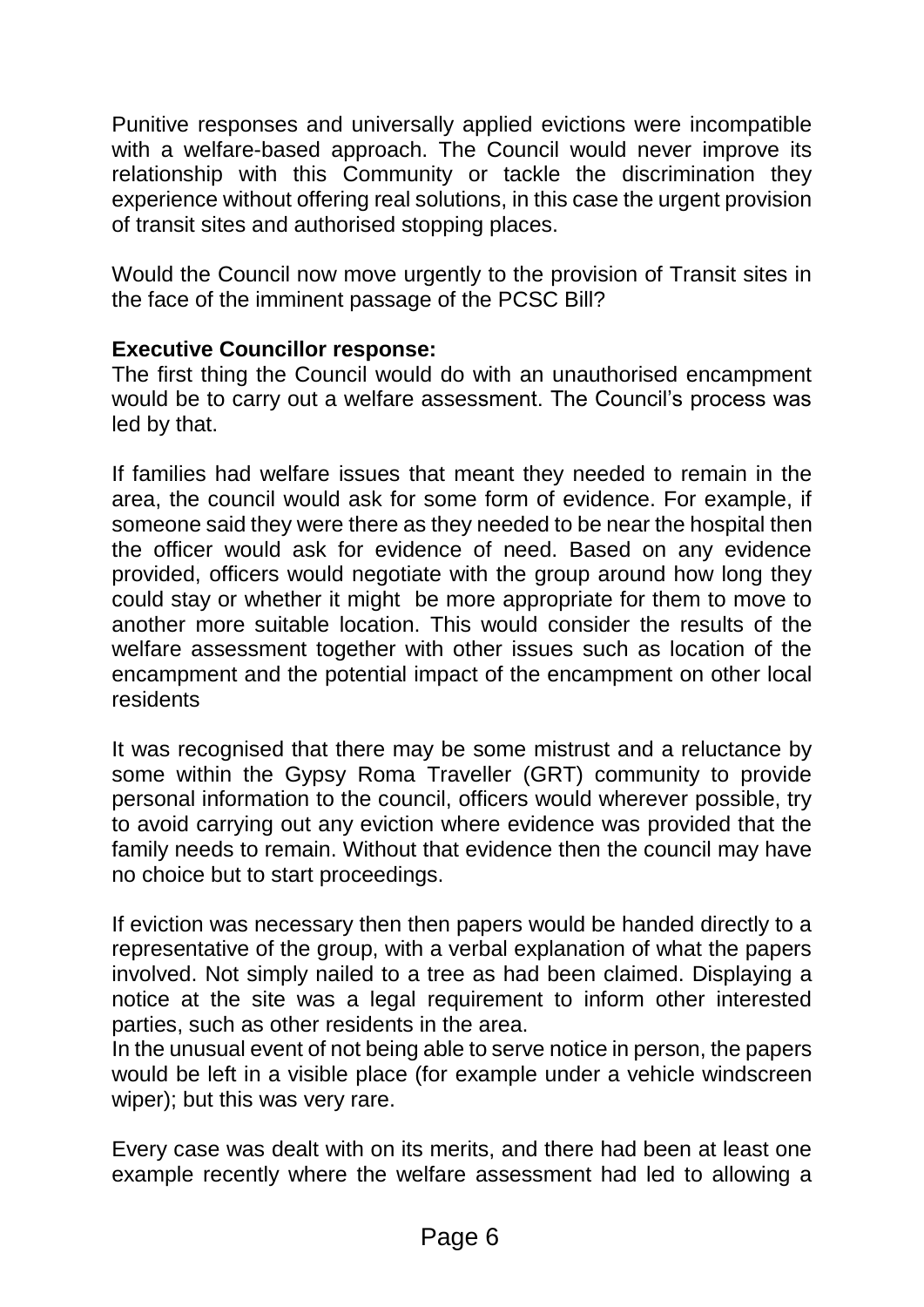family being able to stay for a period and where it was agreed that eviction would be inappropriate.

The Council continued to stand in solidarity with the GRT community, every councillor in the chamber was concerned about the implications of the Police Crime Sentencing Courts (PCSC) Bill. Anti-traveller racism was taken seriously and would be challenged when it was seen. Councillor Collis had done this recently in relation to the group currently on Arbury Town Park.

It should also be noted that some families on unauthorised encampments may not need transit or emergency stopping place provision but may be in need of permanent site or bricks and mortar accommodation. The group at Arbury Town Park had told the council very clearly that they were looking for a permanent location. This did not appear to indicate a need for a transit site.

Urged communities to agree to be interviewed by the consultants carrying out the GTANA study (RRR Consultancy). This would help the council to get a better picture of what the needs are for both transit/emergency stopping place and/or permanent site provision.

# **Question 5.**

Under its Public Sector Equality Duty, the last Environment and Communities Scrutiny Committee on 7<sup>th</sup> October [2021] approved an Equality Impact Assessment (EqIA) regarding enhancements to the boundary of Trumpington Meadows. Under Item 11 Action Plan, it was stated 'We have also contacted a Traveller representative, who had expressed concerns about previous project at this site, which was subsequently withdrawn' (sic). Under item 13 Sign Off, there are no Traveller representatives listed amongst people consulted on the new plan. To my certain knowledge, neither myself nor my colleague, who were the Traveller representatives who raised objections to the scheme, were contacted. Our names were known by Trumpington Councillors including Katie Thornburrow and Peter Lord as we attended the meeting of the September 29<sup>th</sup> 2020 Planning and Transport Scrutiny Committee on Microsoft Teams (as indicated in email communications with Democratic Services) (1). Councillor Lord put forward the S106 funding application on behalf of a resident, which was clearly aimed at the prevention of unauthorised encampments by building ditches, bunds and fencing around the perimeter thinly disguised behind provision of new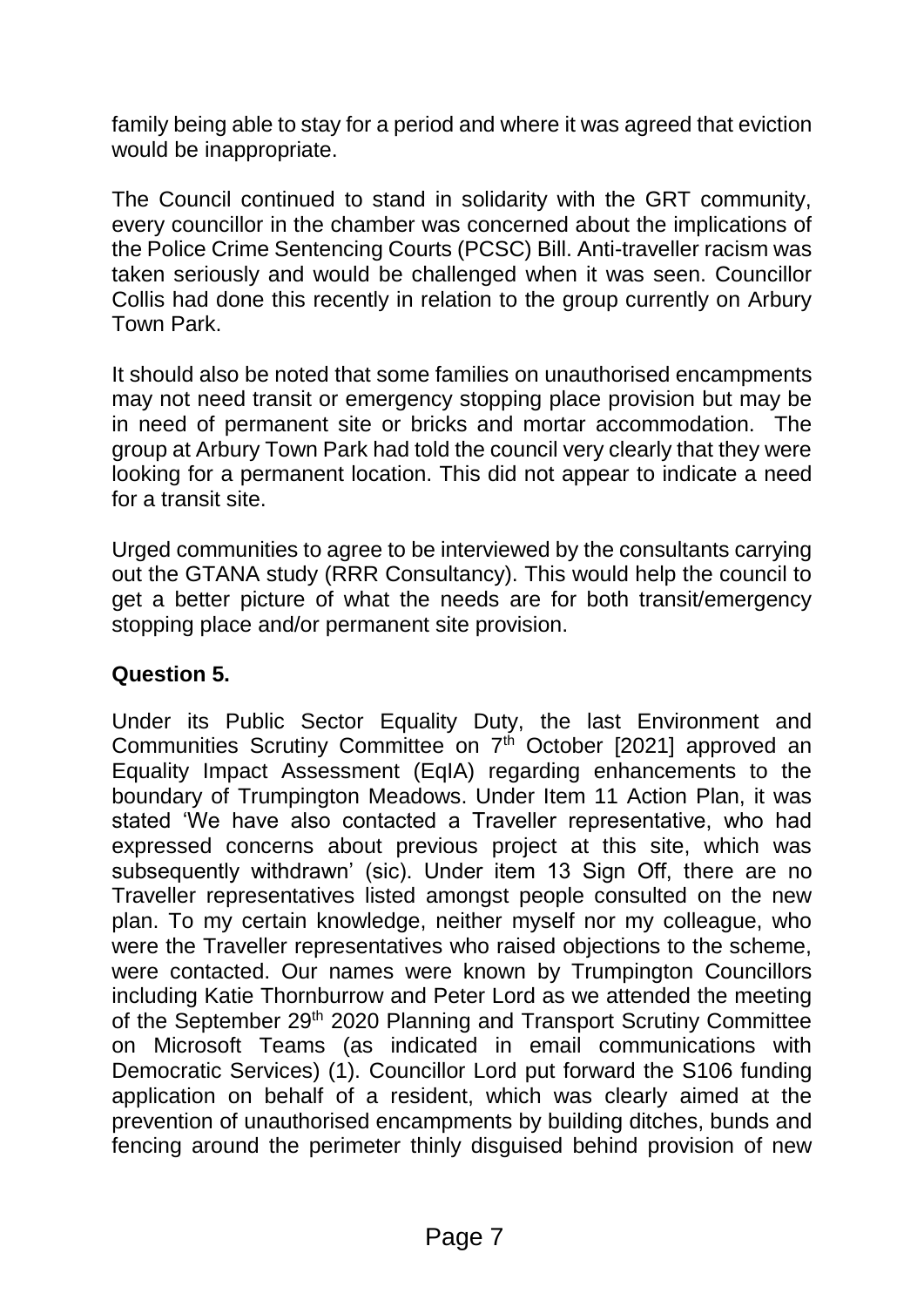habitats for wildflowers, flowering shrubs, insects and invertebrates. The posting on Facebook and the recording of the meeting no longer exists.

The Action plan (point 11.) states that impacts will be identified … throughout the planning and implementation stages and 'to stand in solidarity with Traveller and Gypsy communities and continue to build trust and good relations with them' and resolves 'to find solutions where it is found that there is a lack of legal sites' to help mitigate potential impacts of this project. The Council have fallen at the first hurdle by incorrectly inferring that they consulted with any members of the communities impacted or with the Traveller representatives who were easily contactable. This seriously undermines this Equality Impact Assessment. At the risk of sounding like a broken record, the solution to this issue is the urgent and immediate provision of transit sites and negotiated stopping places.

What actions would the Council now take to publicly correct the misrepresentations in the EqIA approved on the 7/10/21 and published 8/10/21 on the Council website, and what plans do they have in place to remedy the failure to consult with the Traveller community and/or its representatives, one of the groups impacted by the current enhancement Project on Trumpington Meadows?

#### **Executive Councillor response:**

The works referred to were actually scheduled to take place at Trumpington Recreation Ground on Anstey Way, not on Trumpington Meadows.

The Equality Impact Assessment (EQIA) referred to was compiled in relation to a S106 project that was considered at Environment and Community Scrutiny Committee on 7th October 2021, relating to informal open space biodiversity improvements for the Recreation Ground.

The EQIA explored the likely impact of the proposed improvements.

Believed the Action Plan contained within the EQIA was where the confusion arose. Agreed that this could be corrected to read 'we will also contact'.

Since the project had been allocated funding (following the decision made on 7th October), it would be subject to a full public consultation. This is what would routinely be done with any project like this. During the consultation, there would be a range of opportunities to feedback and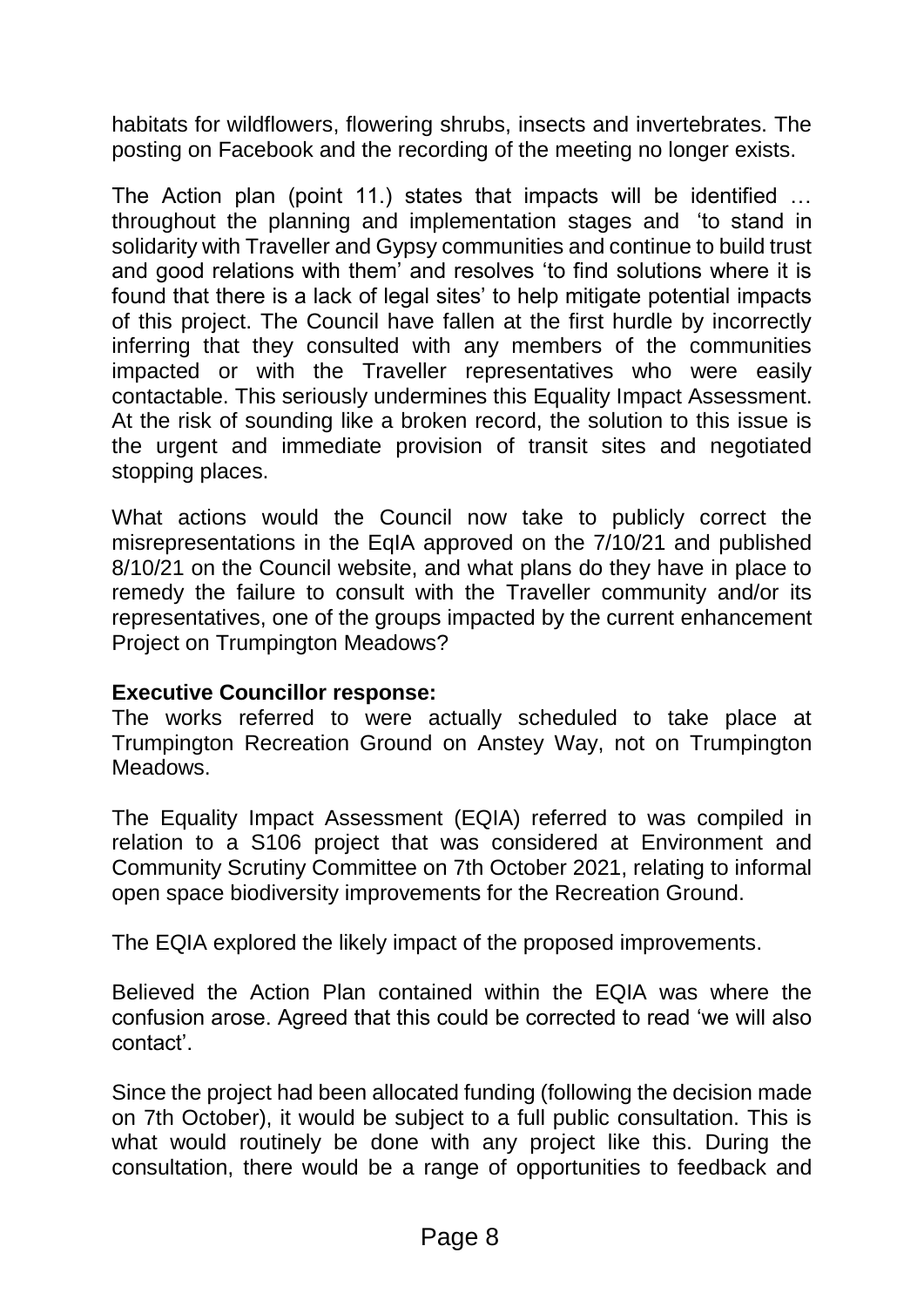discuss the proposals. Encouraged all interested parties to make their voice heard during the consultation period. This included the traveller community either directly or through any of their representatives. Welcomed a conversation with the public speaker as to how this could be done.

Part of the council's job was to listen to the whole community. Would not presume to know what the results of the consultation would be and looked forward to exploring them in due course.

Noted reference to the planning and implementation stages of the project. The consultation was one of those stages. On the basis that those stages have not yet begun, felt it was premature to suggest that the council had 'fallen at the first hurdle'.

Asked the public speakers to meet with the Executive Councillor, the Open Spaces Team, the Housing Team and the Communities Team. They were ready for a positive and constructive conversation on the issues raised.

The following public questions were tabled but owing to the expiry of the period of time permitted, were not covered during the meeting. Written responses will be published on the meeting webpage and sent to the members of the public.

#### **Question 6.**

Why has the council closed its waiting lists for the allotment sites at Auckland Road, New Street and Empty Common?

This is bad practice: the National Allotment Society "opposes the closure of waiting lists, irrespective of their length, because waiting lists are an important measure of the unsatisfied demand for plots, and thus of the need to expand supply if the allotment provider is to fulfill its statutory duty to provide a sufficient number of allotments."[1]

Will you re-open these lists?

You could make it clear that waits are long without denying people the opportunity to register their interest in a particular site, informing demand for allotments in that part of the city.

[1[\]NAS policy on waiting lists](https://protect-eu.mimecast.com/s/JZDWCNOQTjoK4Kf4WXOA?domain=nsalg.org.uk)

#### **Executive Councillor response:**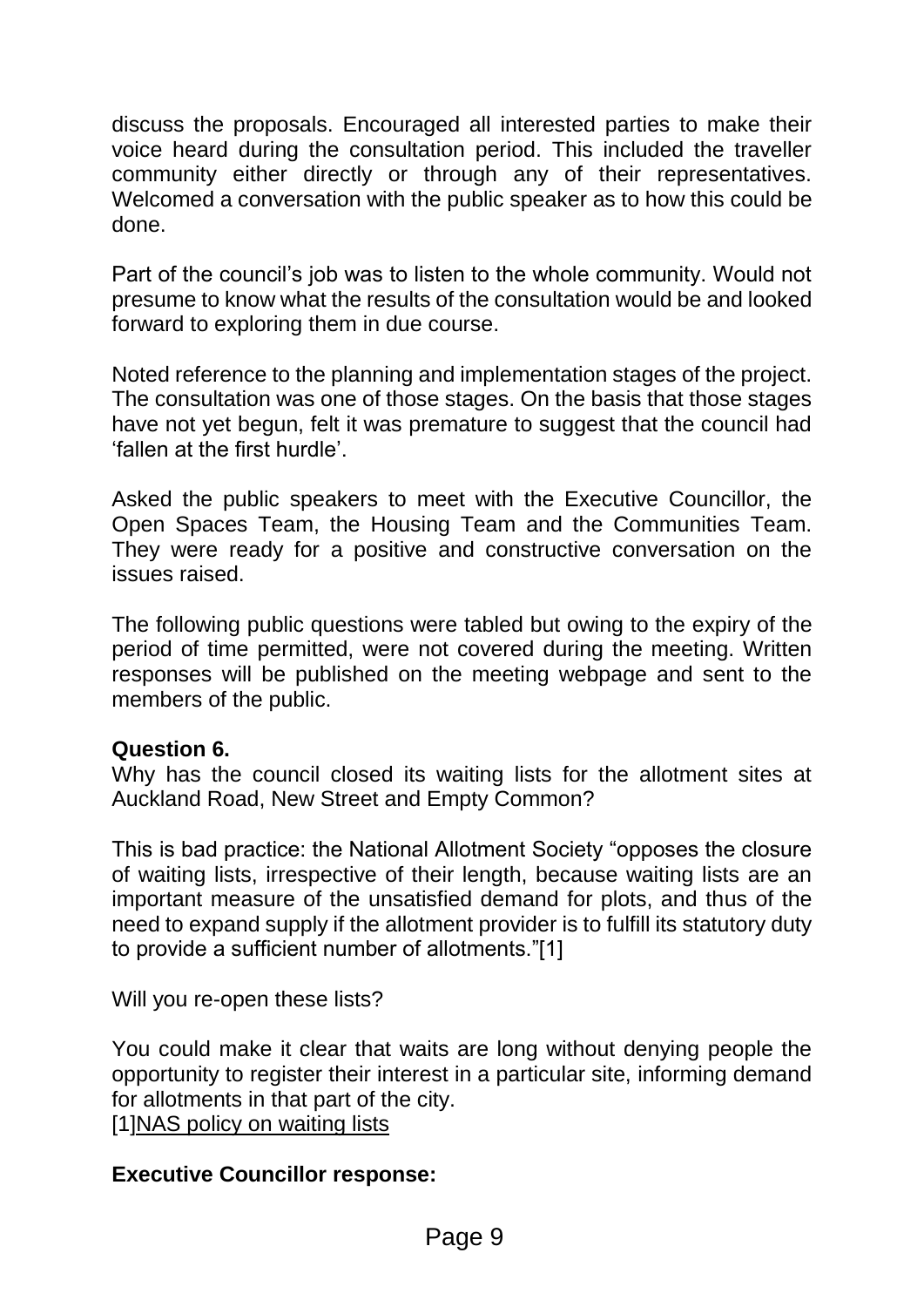Thank you for this question, and also for taking the time to show me around the site at Foster Road.

Thanked the member of the public on behalf of the food hub at Trumpington for the amazing amount of fresh allotment-grown produce he had supplied them with.

To give a bit of context and background, listed some of the current waiting list lengths and expected time of wait. For example;

• Auckland Road – there were 41 on the waiting list, and wait time was expected to be more than 13 years before an offer could be made.

• At New Street there were 16 on waiting list with a wait time of more than 7 years. This list was scheduled to reopen in January 2022.

• Empty Common – 165 on the waiting list, with an estimated wait time of more than 5 years.

Long waiting list had encouraged use of other available allotment sites. Waiting lists at all sites had grown exponentially since the first Covid lockdown was introduced in 2020. Our overall waiting list pre-March 2020 was 144 and it now stood at 638, which was an increase of 343%.

At Empty Common alone, this had increased from 38 to 165, an increase of 334%.

Other sites that had had dramatic increases in waiting list numbers (since March 2020) were;

• Kendal Way – up from 17 to 49 (an 188% increase, estimated wait time in excess of 3 years)

• Fanshawe Road – now stands at 102, up from about 25 (308%, estimated wait time in excess of 3 years)

• Hawthorn Way up from 22 to 65 (195% increase) with an estimated wait time in excess of 6 years.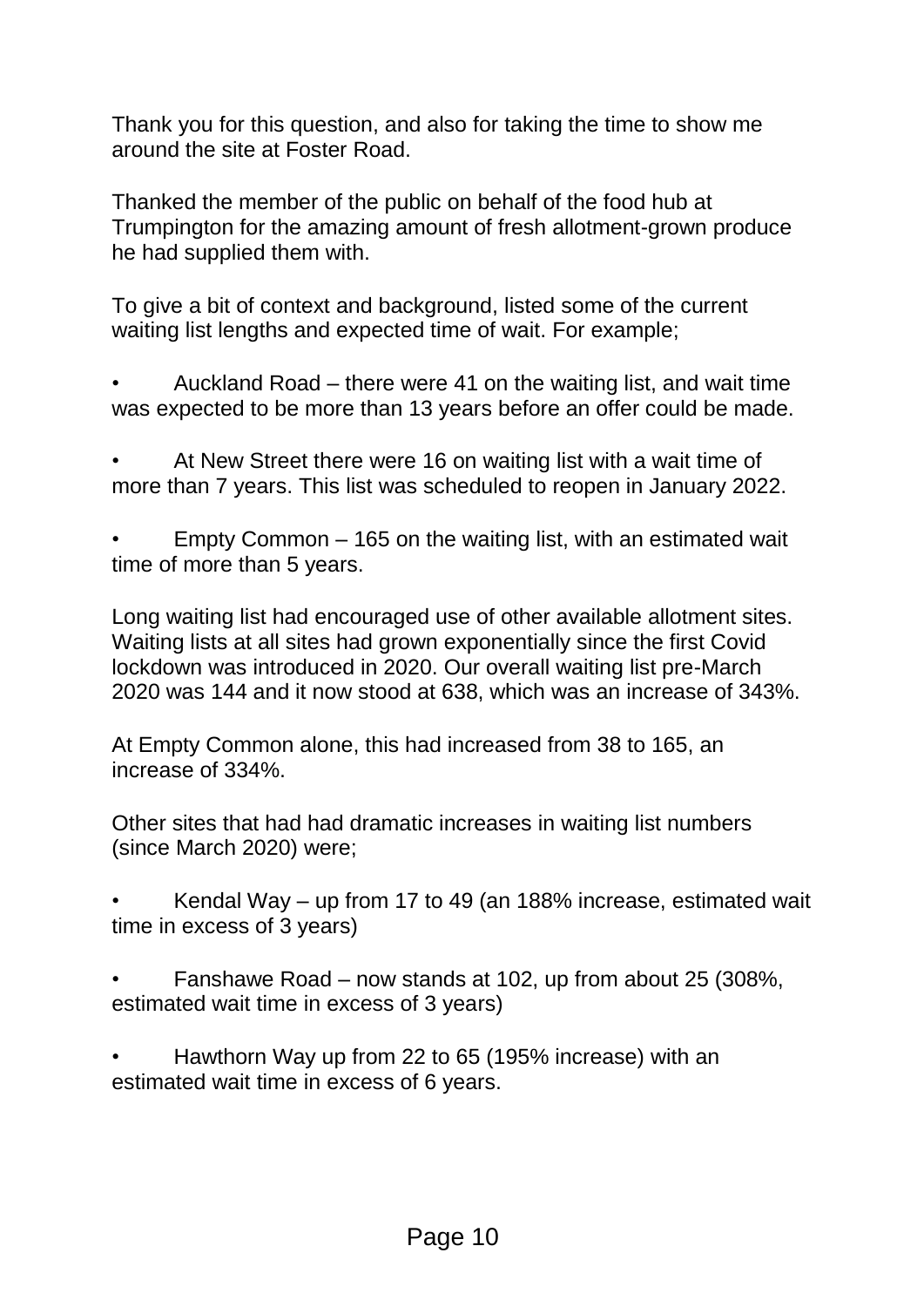Even Clay Farm had a waiting list of 40 people, all of whom had joined since the transfer of the site in May 2021. There wasn't any estimated wait time attributed to this site as yet.

The expectation was that from 1 November 2021, when the two-yearly waiting list update was undertaken, these numbers would drop considerably (as people would have moved or circumstances changed), and sites would again re-open to new applicants.

To help address the shortfall in plots, the Council would sub divide all full-size plots as they become vacant. This had been the practice for many years. However a balance had to be drawn between sub dividing plots to offer more spaces and ensuring people had a suitably sized plot to be able to cultivate. A full-size plot may be split into three or four sub plots.

Hoped this detail gave reassurance that the City Council was currently managing an unprecedented demand and making sure that allotment supply was being used appropriately. Also welcomed further conversations with the member of the public on this.

Officers sought Executive Councillor approval before closing these lists because the waiting time for example on Auckland Road was estimated to be 13 years. This approach encouraged applicants to consider other sites. Applicants could only be on one waiting list.

Every two years the Council sent out letters asking people to tell us if they wished to remain on the waiting list and this often reduced the numbers, therefore allowing the waiting lists to be reopened.

Covid 19 had significantly increased demand however, recent examples of offers made at Clay Farm showed that the interest was not sustained with 25- 30% of offers rejected from applicants.

Waiting lists could be opened but as people were only permitted to be on one waiting list the likelihood of ever getting an allotment at some locations was very highly unlikely.

Open waiting lists created a demand expectation we cannot manage in some circumstances for example low plot numbers with no or limited applicant churn.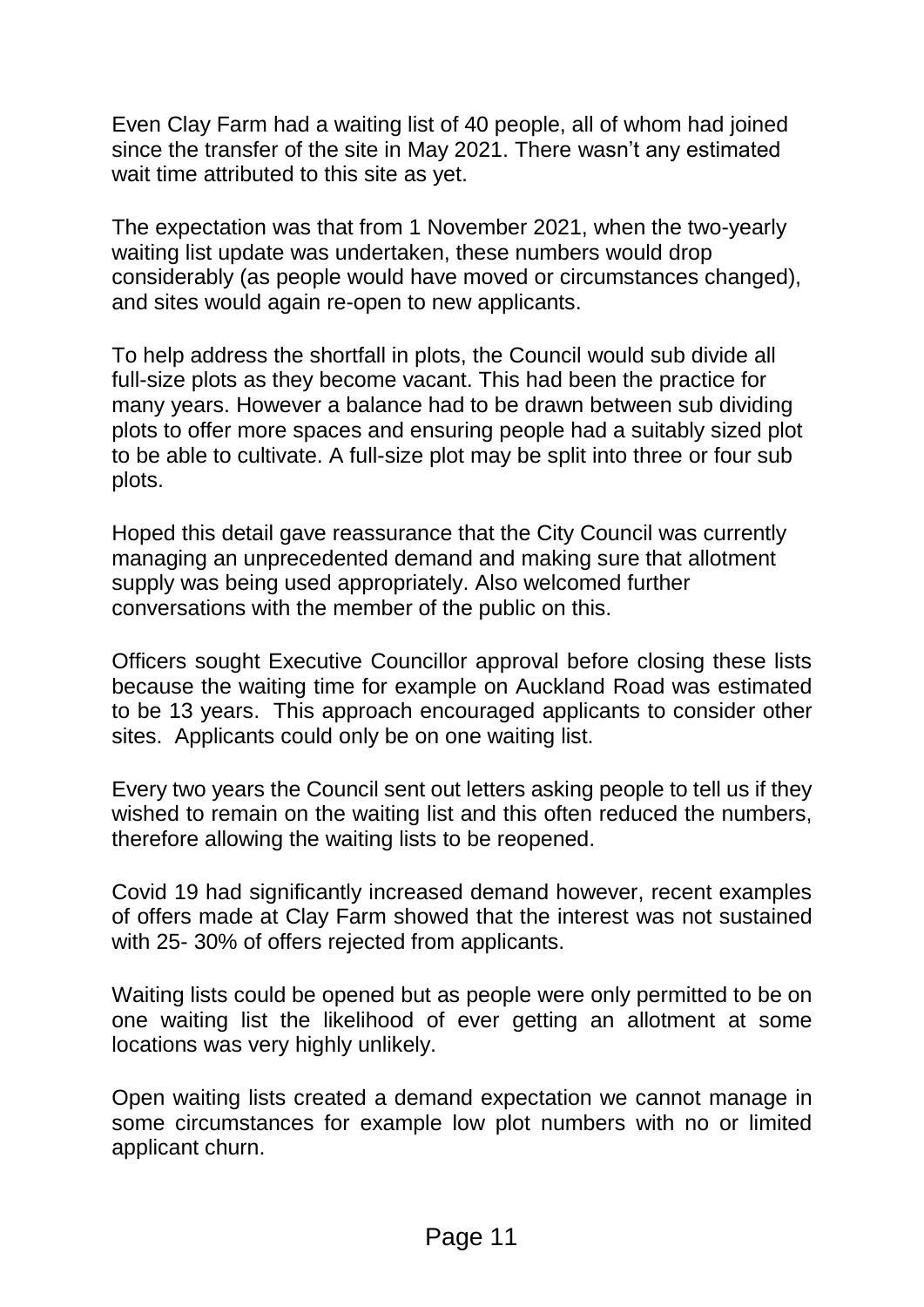The City Council made provision for new allotments on growth sites, and had three more new locations to support Darwin Green for example. The provision of allotments was a planning consideration on many of the city's fringe sites.

### **Question 7.**

Over the past few months the world has watched in horror as a crisis has unfolded in Afghanistan, with the Taliban seizing back control of the country and forcing thousands of Afghan citizens to flee their homes. The UN has estimated that, by the end of 2021, this could be as many as half a million people. And this comes on top of 2.2 million Afghan refugees already in neighbouring countries and 3.5 million people forced to flee their homes within the country's borders. Some of those airlifted out of Afghanistan will be here in the UK, where local councils like ours will support them. Can you please update us on what progress the City Council has made in its commitment to resettling any refugees that arrive here?

# **Question 7 - supplementary question**

How is City Council planning to develop the collaborative relationship and connections with the new county joint administration that strengthen the refugee resettlement offer?

# **Executive Councillor response:**

Cambridge City Council pledged to resettle a further 200 refugees over the next five years under the Home Office Resettlement of Vulnerable People schemes. This was in addition to the 125 Syrian and other refugees resettled in the past five years. The Council was working jointly with South Cambridgeshire District Council (SCDC) on ongoing refugee resettlement. The Council would also be working on the relocation of Afghan people already in the UK in holding hotels and those who would come to the UK in the next few years. Joint working was taking place on the two schemes, Afghan Citizens Resettlement Scheme (ACRS) and Afghan Relocations and Assistance Policy (ARAP). The Council was working with SCDC, East Cambridgeshire District Council and several Housing Associations to source housing across the districts and would be providing the support to the families through the Community Safety – Community Cohesion Team. The City Council had currently relocated 3 Afghan families through joint working with SCDC and had offered several other properties across the districts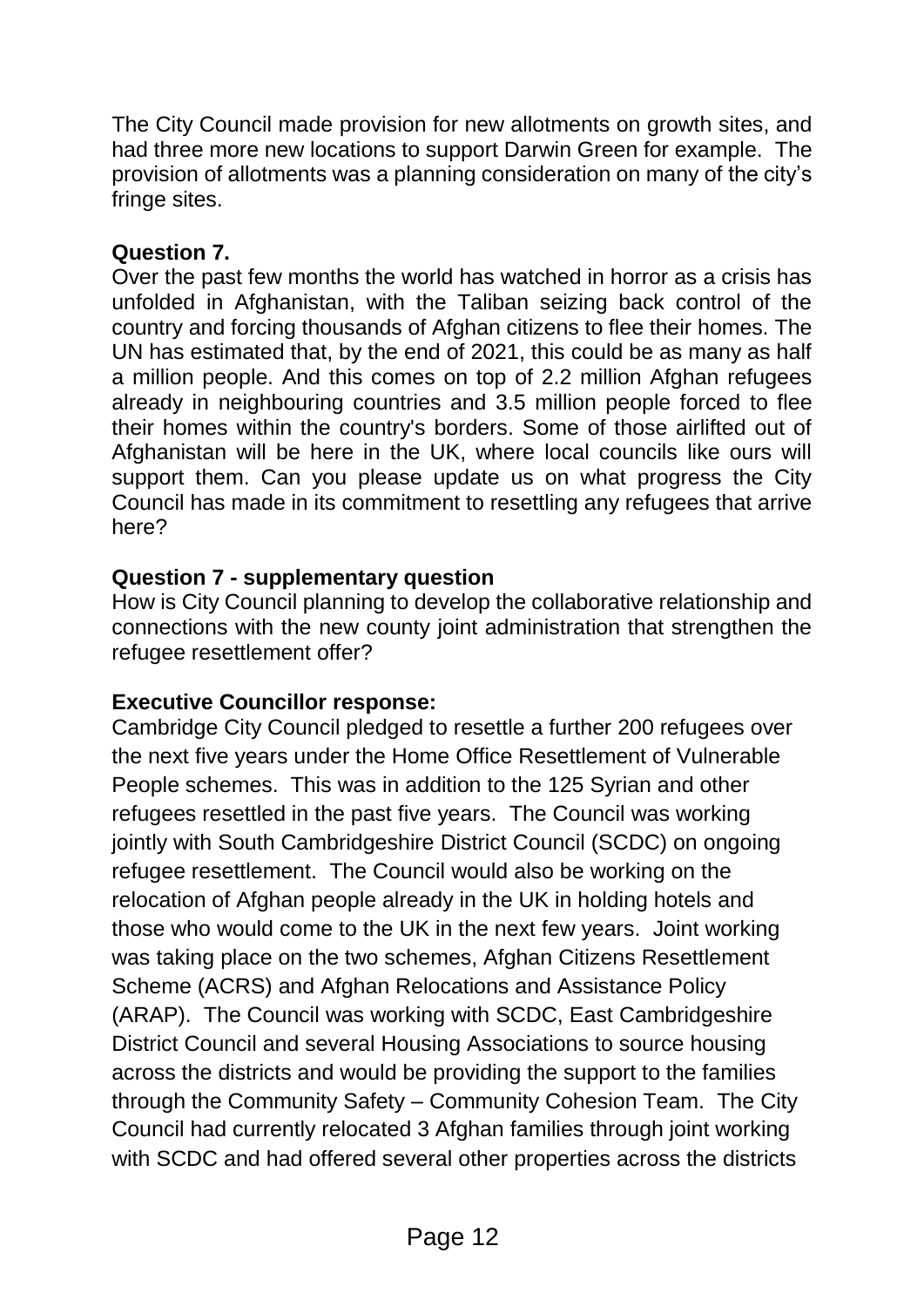to the Home Office and are awaiting matched families. The Council had a strong history of partnership working with the County Council on the resettlement schemes and was continuing that working arrangement through links with the county joint administration.

### **Question 8 – First question.**

My questions relate to the motions put by Councillors Moore and Bennett. I am unable to come in person as I am speaking at a concurrent meeting. I raise my question as both Cambridge resident, and as Heritage Chair of the Sustainable Traditional Buildings Alliance (STBA) https://stbauk.org , a UK-wide group which brings construction industry, heritage, and sustainability interests. The STBA developed and promoted the "wholehouse" approach to retrofit, now promoted by the Government.

### **Response:**

We can confirm that all domestic retrofit projects using central govt. funding and promoted or administered by Cambridge City Council will be compliant with PAS2035 standards as a minimum and this I believe will address an number of the points raised.

Cllr Moore's motion references 51,124 homes needing to be retrofitted, with 6,405 per year to meet the Council's Net Zero carbon vision.

All such targets raise serious issues, including:

- lack of industry skills and capacity, particularly in relation to traditional construction;
- the time required to train a competent workforce; and
- the risks of unintended consequences , wasting both money and carbon.

# **Response:**

Taking the first 2 points which relate to skills shortages and market capacity to respond - these are real issues that the Council is both aware of and has experience of how this is currently affecting delivery both for our own housing stock and funded retrofit schemes. Skills and training are not direct areas of responsibility of Cambridge City Council but sits with the CPCA and County Council. It is something we are actively discussing with partners and has been raised by the Cambridgeshire & Peterborough Independent Climate Change Commission.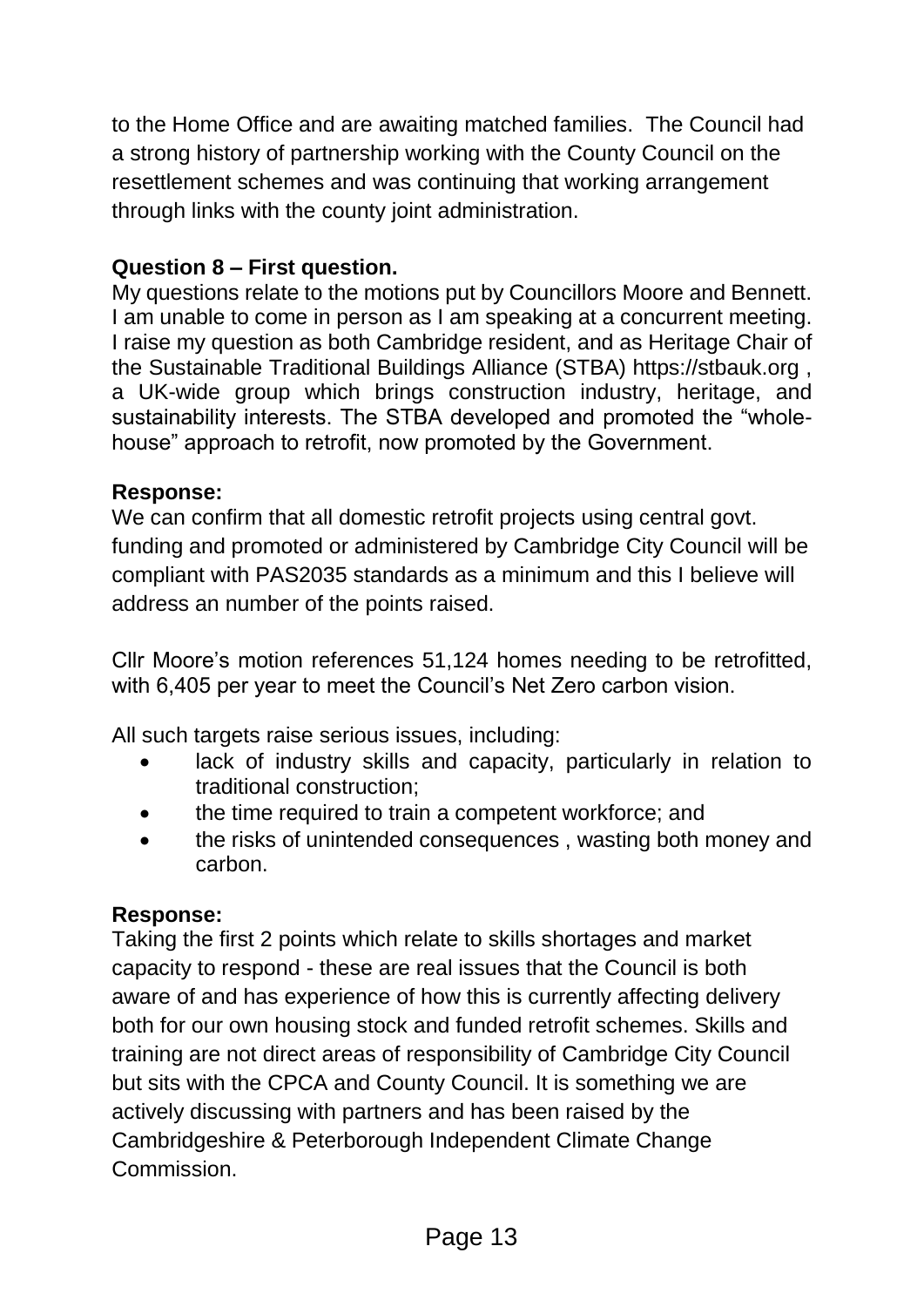Cllr Moore's motion highlights the issue in two of its commitments:

- Widen the scope of our working group to include working with housing associations, private landlords and owner occupiers to help access investment and to build the skills and expertise necessary to reach our Climate Change Strategy aspirations.
- Work with local partners, including the Cambridgeshire & Peterborough Combined Authority (who lead on skills strategy), the Greater Cambridge Partnership, local councils, businesses, and education providers to create the skilled workforce that we need.

Re the last bullet point, only clearly thought out, value for money, well regulated, carbon saving, retrofit actions will be promoted, funded or carried out by Cambridge City Council.

What consideration has Cllr Moore given to potential complementary approaches? Including

- the need for a risk-based approach
- the potentially reduced need for retrofit as Grid Decarbonisation progresses ; and
- promoting behaviour change. As Dr Tia Kansara said recently to the Environmental Audit Committee "The fastest way to retrofit a building, if I may say so, is behaviour change. In a number of studies we have found that between 20% and 35% of energy can be reduced inside a building primarily with use."

# **Response:**

Our approach to retrofit is currently still being developed. Currently as set out in the motion, we have commissioned significant studies to look at retrofit pathways, costs, and solutions for both public and private sector homes. This work will look at common housing archetypes and therefore is a first step in targeting significant numbers of properties. This approach acknowledges that there are many examples of heritage and sensitive unique buildings in Cambridge that will require a more bespoke solution.

Following an archetype-based analysis for retrofit solutions and targeting fuel poverty and poorly performing homes as a priority is our preferred approach this is in essence a risk based approach.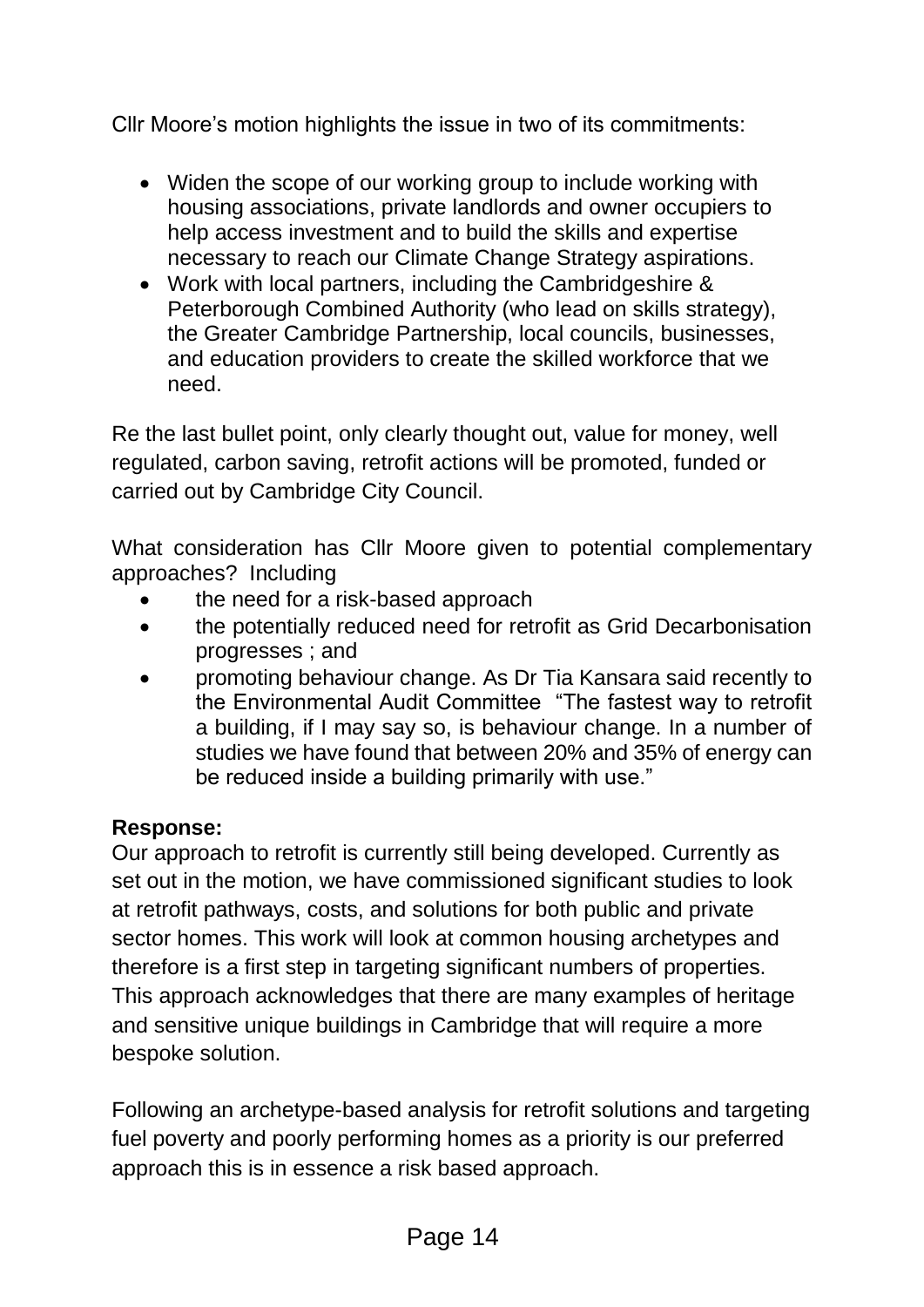Given the need to decarbonise heating and transport to meet net zero carbon is a big challenge to Electricity generation and distribution. To meet that need with no improvement to building fabric would require more than 3 times our current national electricity output. Decarbonisation of the grid alone cannot deliver this and substantial energy efficiency measures for all but the most sensitive buildings will be required to deliver net zero.

Behaviour change alone cannot take us to net zero but is of course part of the solution alongside energy efficiency and changes to the way we heat our buildings and this will require significant retrofit activity.

Has Cllr Moore noted that the PAS 2035 standard (cited in the "proposed Policy Direction' of the draft Local Plan Great Places topic paper "GP/CC: Adapting Heritage Assets to Climate Change") costs £190, and that the companion standard BS 7913 (essential for traditional and historic buildings) costs £218?

Has Cllr Moore noted the free guidance prepared by STBA and other bodies, and will the Council join STBA and others in pressing for the key retrofit standards to be made freely available?

# **Response:**

The Council regularly review the available policy and guidance to ensure best practice and involve relevant officers in policy development such as planning conservation officers. This motion has the intent of both raising awareness of the need to retrofit and call on Central Government to resource and clarify a coherent response following best practice.

#### **Question 8 – Second question.**

Cllr Bennett's motion cites the CLC's "National Retrofit Strategy" which ignores the need for a different approach to traditional buildings, which form at least 20% of the stock (up to 35%, according to a study by the Building Research Establishment for the Government ). I ask Councillors to recognise that a "one size fits all" approach such as that being promoted by the CLC may not be appropriate for buildings of traditional construction.

#### **Response:**